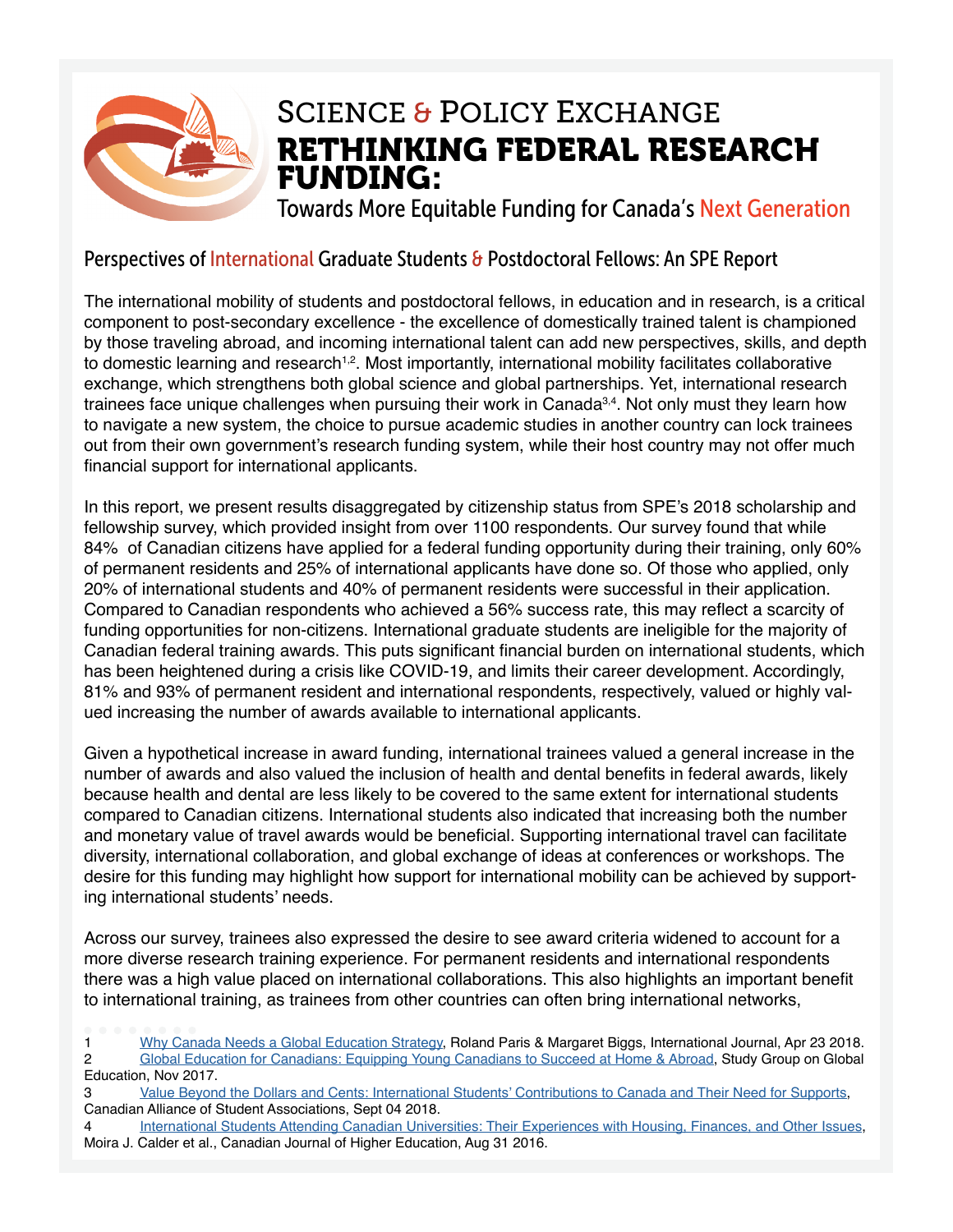resulting in increased collaborations across borders. Much like Canadian citizens, international students and permanent residents also expressed the desire for awards to incorporate additional training for skills such as career development and second language. Permanent residents showed the most inclination to value skills such as management training.

Furthermore, our survey highlighted several barriers to international recruitment and retention. A minority of international students (30%) and permanent residents (40%) found information regarding awards to be accessible, while a majority  $($   $\sim$  75%) of international students indicated that specific incentives for their recruitment were lacking, including a lack of monetary awards to support themselves and their research. With respect to choosing to study and live in Canada, 71% of international respondents indicated that finding funding was very difficult or difficult for them. About half of international respondents indicated that being competitive was a challenge, as grades and criteria for measuring excellence can vary by country of origin. These results highlight the need to re-evaluate the criteria for awards as student experiences vary widely, resulting in the potential undervaluation of international students as researchers.

By increasing international collaborations and bringing in diverse perspectives, international trainees provide many benefts to their institutions, their communities, as well as to Canadian research and academic excellence. International collaborations and student mobility are pivotal in establishing and expanding Canadian science's sphere of influence globally<sup>1</sup>. However, our survey clearly indicates that international trainees face specific challenges when joining the Canadian research enterprise.

#### **Along with recommendations made in our other survey reports, we recommend that the Canadian federal funding agencies:**

- 1. Earmark federal research awards for international applicants in line with the number of international trainees at Canadian institutions.
- 2. Dedicate trainee funding for career development, international collaboration, and travel.
- 3. Expand criteria for federal awards to make them more inclusive of international students coming from different experiences (e.g. undergraduate marking scheme) depending on country of origin.

Different groups of students experience the federal funding system in unique ways. You can read more about some of their specific experiences in these micro-reports at the following link:

<https://www.sp-exchange.ca/rethinking-federal-research-funding>

1 [Students as Stakeholders in Science Diplomacy](https://www.fulbright.ca/uploads/pdf/news/students-as-stakeholders-in-science-diplomacy-english.pdf), Science & Policy Exchange, Oct 22 2018.



**SCIENCE & POLICY EXCHANGE** DIALOGUE SCIENCES & POLITIQUES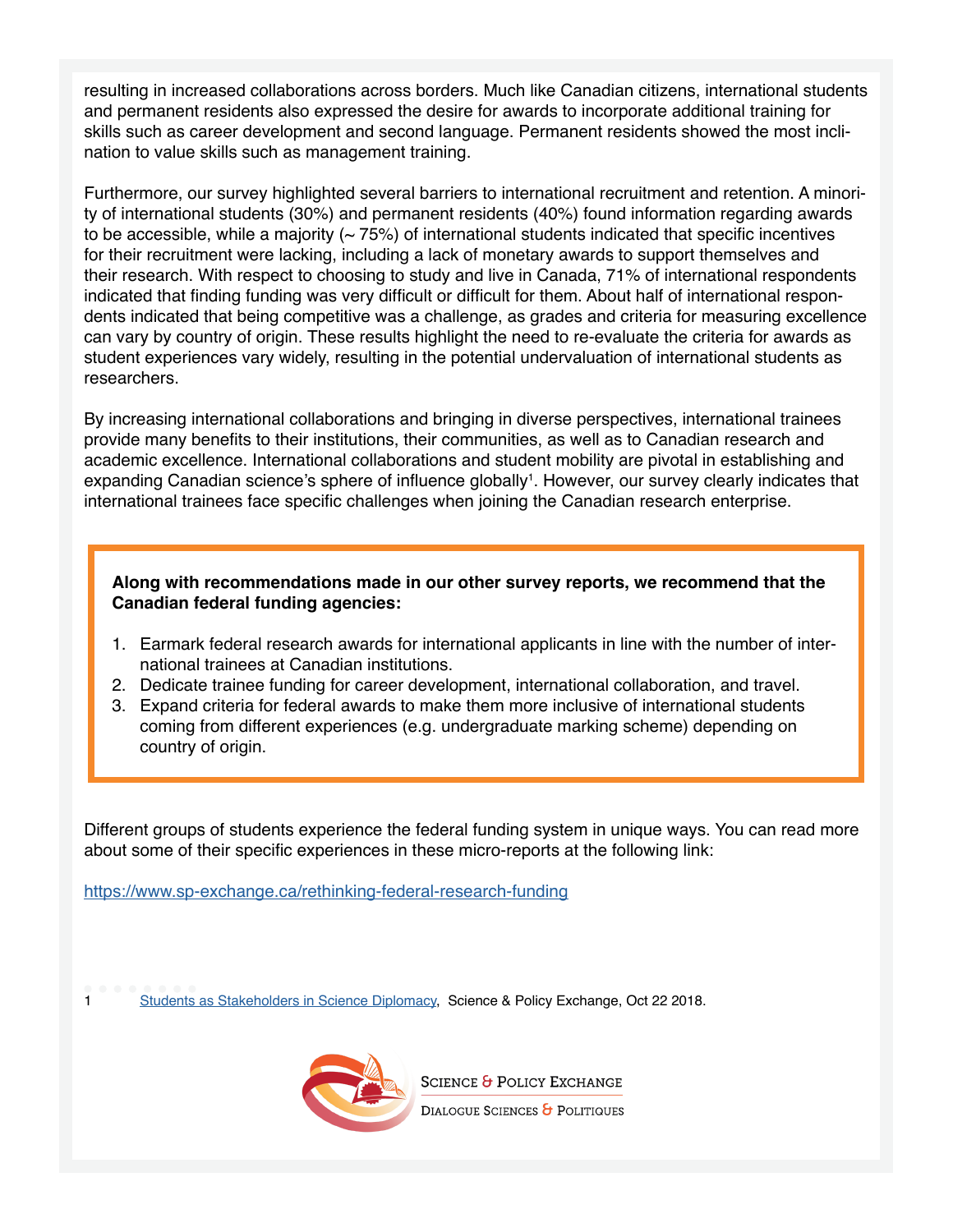

# SCIENCE & POLICY EXCHANGE SURVEY ON CANADIAN SCHOLARSHIPS & FELLOWSHIPS

Science & Policy Exchange (SPE) is a non-profit group aimed at representing the voice of next-generation researchers to policy makers. We asked graduate students and postdoctoral fellows to tell us what they want for the future of scholarships and fellowships in Canada.

These selected data highlight the unique perspectives of early-career scholars regarding international mobility and the specific challenges experienced by young researchers from abroad already studying in Canada.

## Award Application & Success Rates

### Have you ever applied for a graduate or postdoctoral fellowship with CIHR, NSERC, or SSHRC?\*



### If yes, were any of your application(s) successful?



## Redefining Excellence Criteria

In your opinion, rate how much value you think reviewers should place on the following factors when evaluating awards applications:

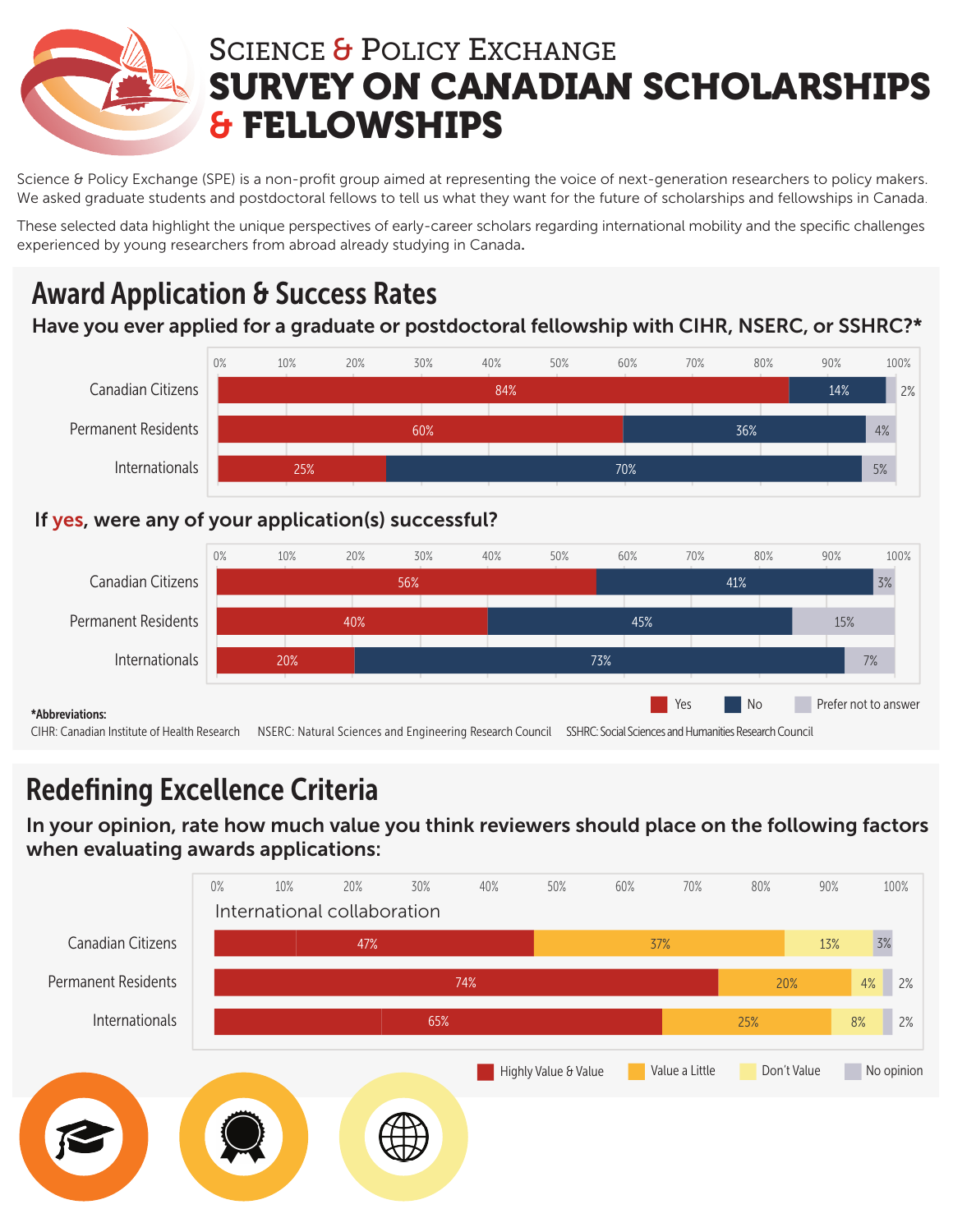## Increasing Trainee Support

If there were an increase in the total federal budget for graduate and postdoc awards, indicate how much you value the following:



### Redefining Skills Training

### Are there other skills you would like to see incorporated and encouraged into training?